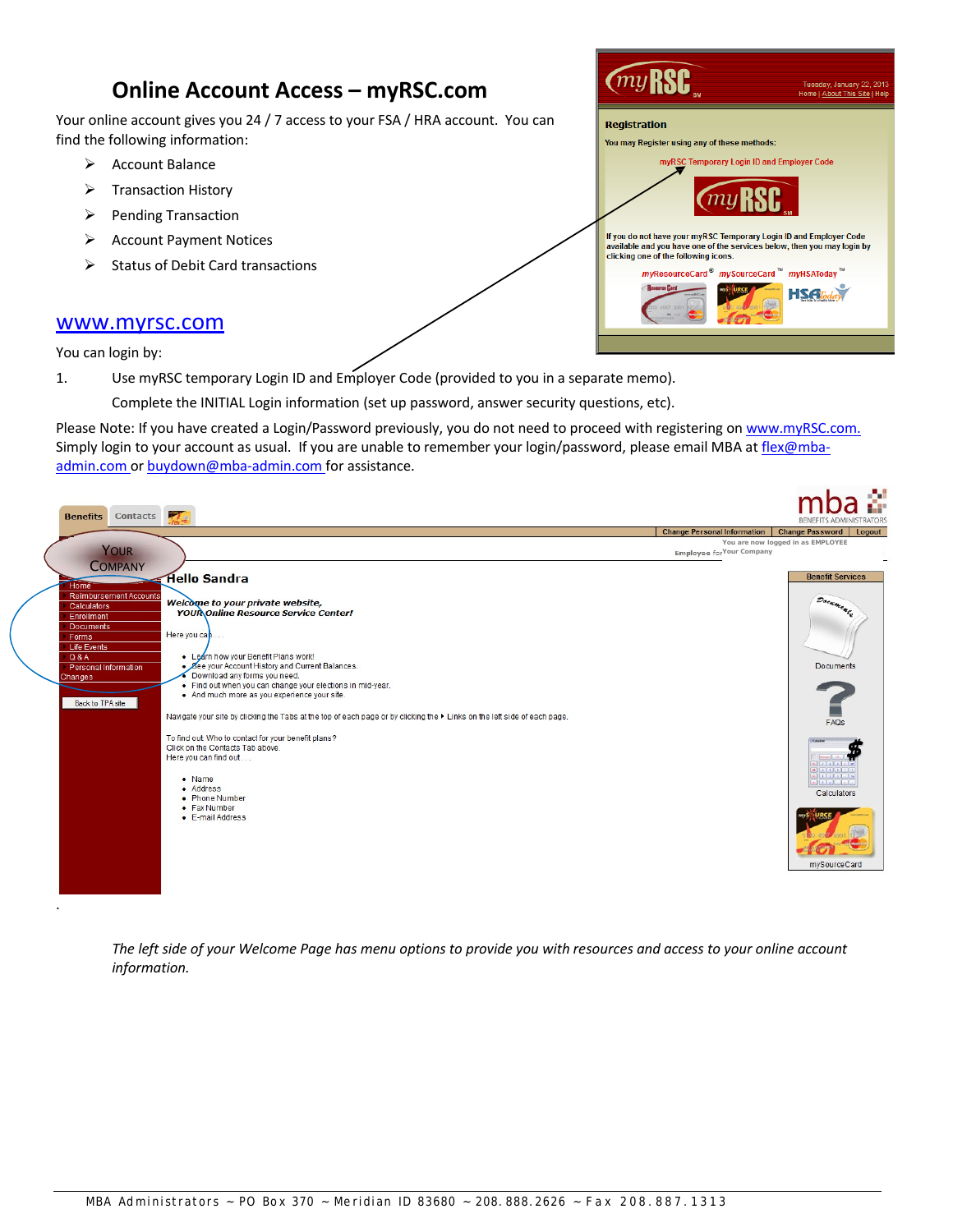### **MENU TABS:**

| Home                                | Home / Welcome Page                                                                    |
|-------------------------------------|----------------------------------------------------------------------------------------|
| <b>Reimbursement Accounts</b>       | Displays the FSA, DCA, HRA and Buydown Accounts in which you are a participant.        |
|                                     | You can click each account to drill down into more specific account transactions and   |
|                                     | data relating to your account.                                                         |
| <b>Calculators</b>                  | An online resource to help calculate the tax advantages of participating in an FSA or  |
|                                     | HRA account.                                                                           |
| <b>Enrollment</b>                   | Option for online enrollment (DURING your annual Open Enrollment Period) and           |
|                                     | also to make personal changes and direct deposit changes.                              |
| <b>Documents</b>                    | Resource of Plan Documents and other materials useful and relevant to your FSA         |
|                                     | and/or HRA Plan.                                                                       |
| <b>Forms</b>                        | Resource of downloadable forms for use with your FSA and/or HRA Account.               |
| <b>Life Events</b>                  | Describes qualifying life events that might allow you to make a change to your FSA     |
|                                     | Annual Elections.                                                                      |
| Q&A                                 | Resource of commonly asked Questions.                                                  |
| <b>Personal Information Changes</b> | Allows you to view and research past personal infomration changes that you have        |
|                                     | completed online.                                                                      |
|                                     |                                                                                        |
| mySource Debit Card TAB             | Only Available if your Employer offers the Debit Card. Click this Tab to display items |
|                                     | relating to your FSA / HRA Debit Card, if offered by your employer.                    |
| <b>Contacts TAB</b>                 | Click this Tab to view your Employer contact information and MBA Administrators        |
|                                     | contact information.                                                                   |



Reimbursement Accounts:

Click this heading and you are directed to a Summary Page of your Plans/Accounts administered by MBA Administrators. You can view your balance and status of account information for all Plans.

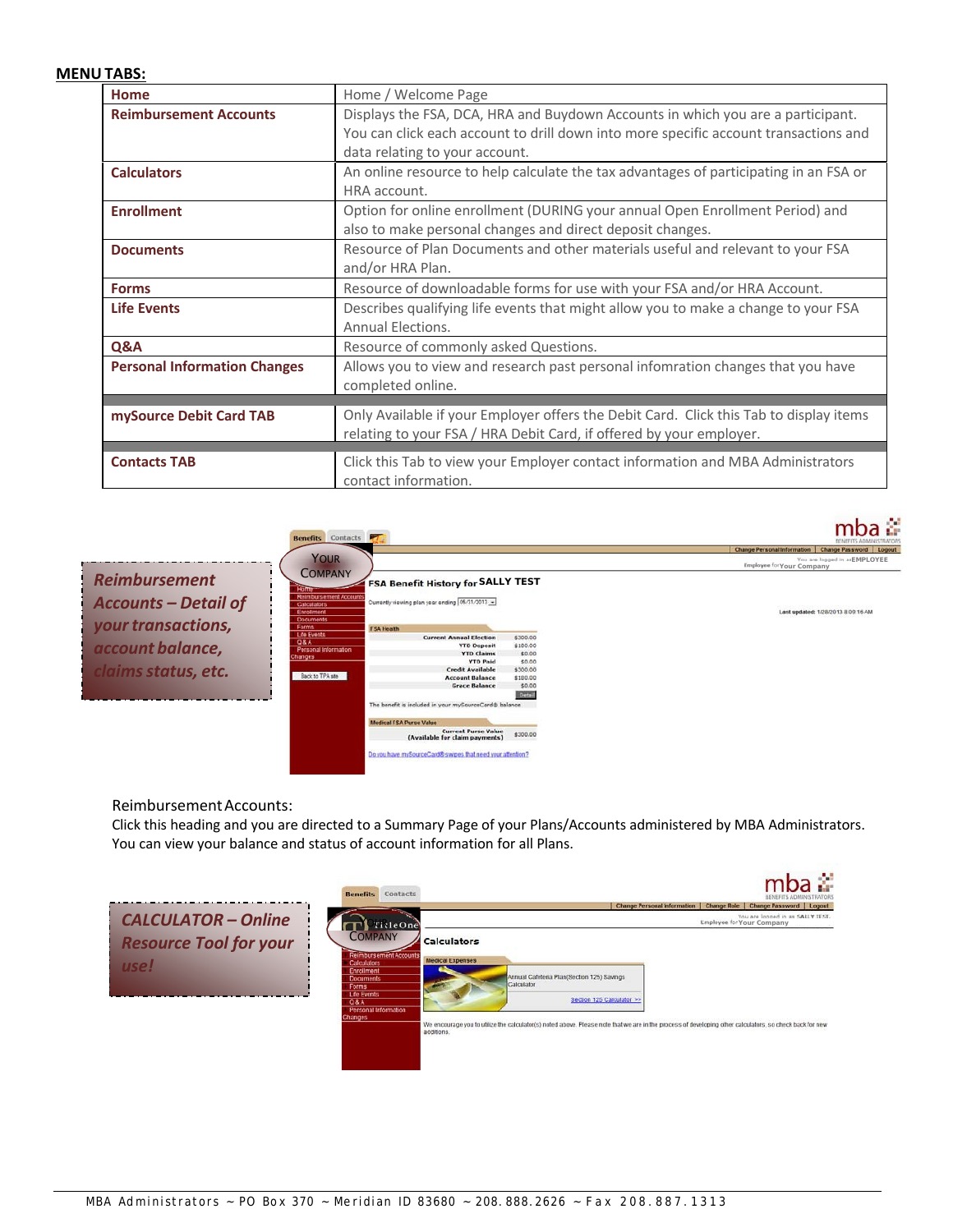

#### **Change Personal Information**

You can update your personal information at any time to ensure accuracy of your account – mailing address, e‐mail address, phone, etc.

#### **Update Direct Deposit Settings**

If your Employer offers direct deposit, you have the ability to enter or change your direct deposit information online. Verify your bank name and appropriate account information so that direct deposit reimbursements are properly delivered.